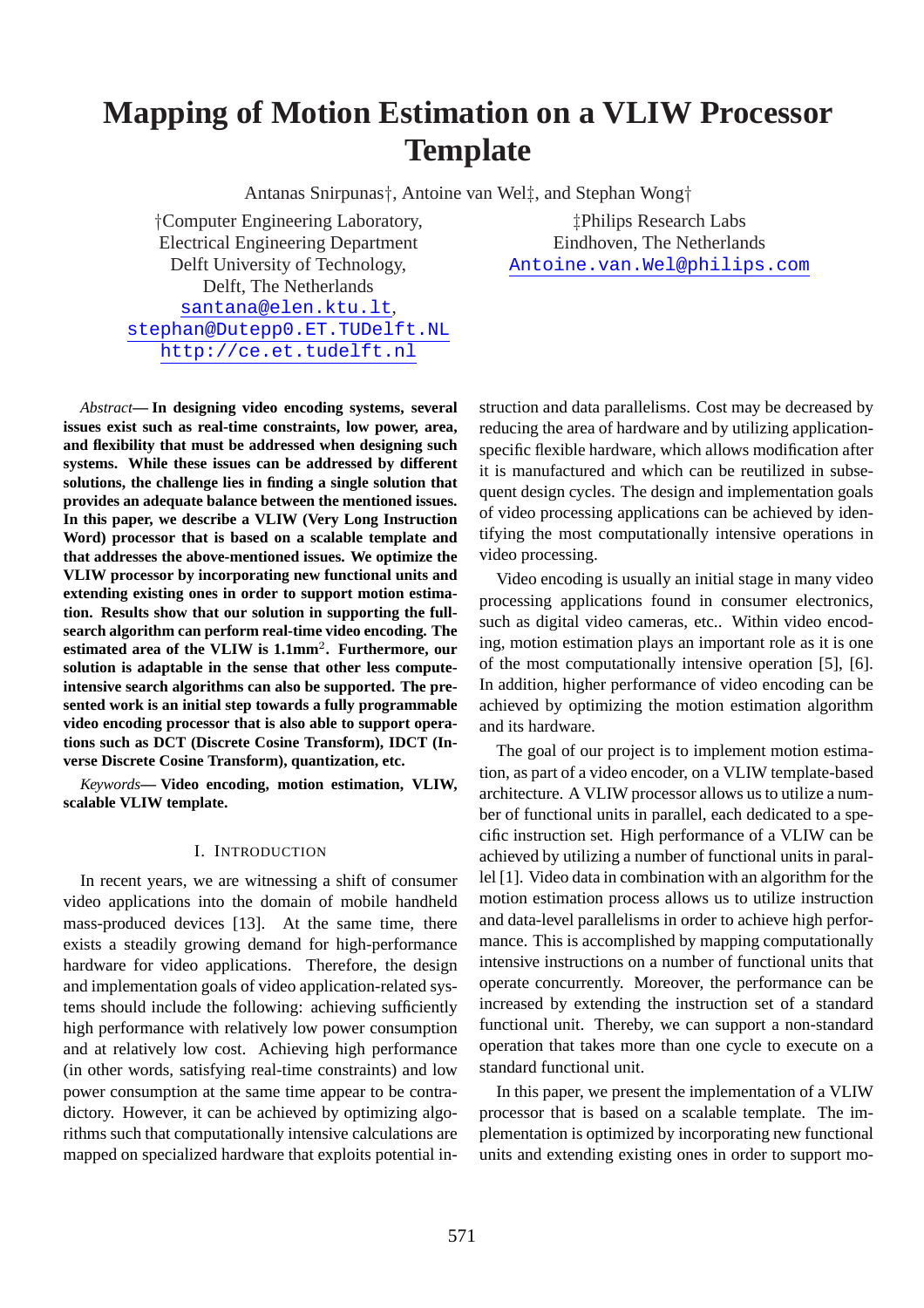tion estimation. Results show that our solution can support the full-search algorithm, in the real-time encoding of QCIF frames (176  $\times$  144) at 30 frames per second with a search depth of 6 pels. The estimated area of the VLIW is 1.1mm<sup>2</sup> .

The remainder of this paper is organized as follows. In Section II, we present the background on video encoding and the utilized VLIW processor template. In Section III, we discuss our implementation on the mentioned VLIW processor template. In Section IV, discuss how our design has been verified and we present an evaluation in terms of performance and area. In Section V, we present some concluding remarks.

# II. BACKGROUND

In this section, we present some background on both video encoding and the utilized VLIW processor template.

#### *A. Video Encoding*

Digital video data (further, video data) in its raw format is enormous in size and therefore, it is expensive to store it, process it, or transmit it. As a result, video data is being encoded to reduce its size in order to satisfy storage, processing and transmission requirements [4]. High compression ratios of video data can be achieved by exploiting the high degree of data redundancy in video sequences [8]. There are three types of redundancy that are exploited for video encoding [9]:

• **Spectral redundancy** is exploited to compress video data by converting pel<sup>1</sup> values from in the  $RGB$  colorspace format<sup>2</sup> to the  $YC<sub>r</sub>C<sub>b</sub>$  colorspace format, where each single pel is encoded with one luminance (Y) and two chrominance  $(C_r, C_b)$  components.

• **Spatial redundancy** represents the correlation of pel values in a frame.

• **Temporal redundancy** is the redundancy found between video frames, which are usually similar unless when there is a scene change or when there are moving objects.

In this paper, we address the temporal redundancy, which is specific for encoding video data. To remove the temporal redundancy, a predictive coding technique can be employed [10]. This technique can be utilized to encode consecutive frames that usually do not differ very much, in order to achieve higher compression. In this case, pels in one frame can be predicted by pels at the same location in a consequent frame. However, such an approach is not very efficient to implement, because objects tend to move in consecutive frames. Motion estimation has been

<sup>1</sup>Pel is the smallest element of any system that represents data in the form of two-dimensional arrays of visual information [11].

introduced as a technique to capture the motion of objects in a video sequence. **Motion estimation** facilitates the removal of temporal redundancies between consecutive frames by estimating the movements of objects in a video sequence [12]. The motion estimation can be performed for each pel in a frame (pel-based motion estimation) or for a block (block-based motion estimation). In the remainder of this paper, we focus solely on block-based motion estimation.

#### *B. Block-based Motion Estimation*

In block-based motion estimation, the current frame is divided into macroblocks (a  $16 \times 16$  array of pels) and the relative location of the most closely resembling macroblocks in the reference frame must be determined (see Figure 1. Motion estimation is performed by comparing a certain macroblock in a current frame with the set of macroblocks in a reference frame (see Figure 1) in order to find the best match [7], or, in other words, the smallest difference between two macroblocks. In order to better understand motion estimation, we define the following:

• **Search area** (see Figure 1) is the part of a reference frame where candidate motion vectors are restricted.

• **Candidate motion vector** is the definition of spatial displacement of a reference macroblock from a position of current macroblock.

• **The best motion vector** is a candidate motion vector which points to the best matching reference macroblock.



Fig. 1. Comparison between macroblocks in the current and in the reference frame.

The speed in finding the "best" matching motion vector is determined by the following: search area, search algorithm, and cost function. A large search area translates into many more comparisons to be made and thus decreasing the speed. An extensive search algorithm, i.e., one with many steps, also translates into a larger number of comparisons to be made. A complex cost function, which

<sup>2</sup>Colorspace format is a method for representation of a single pel.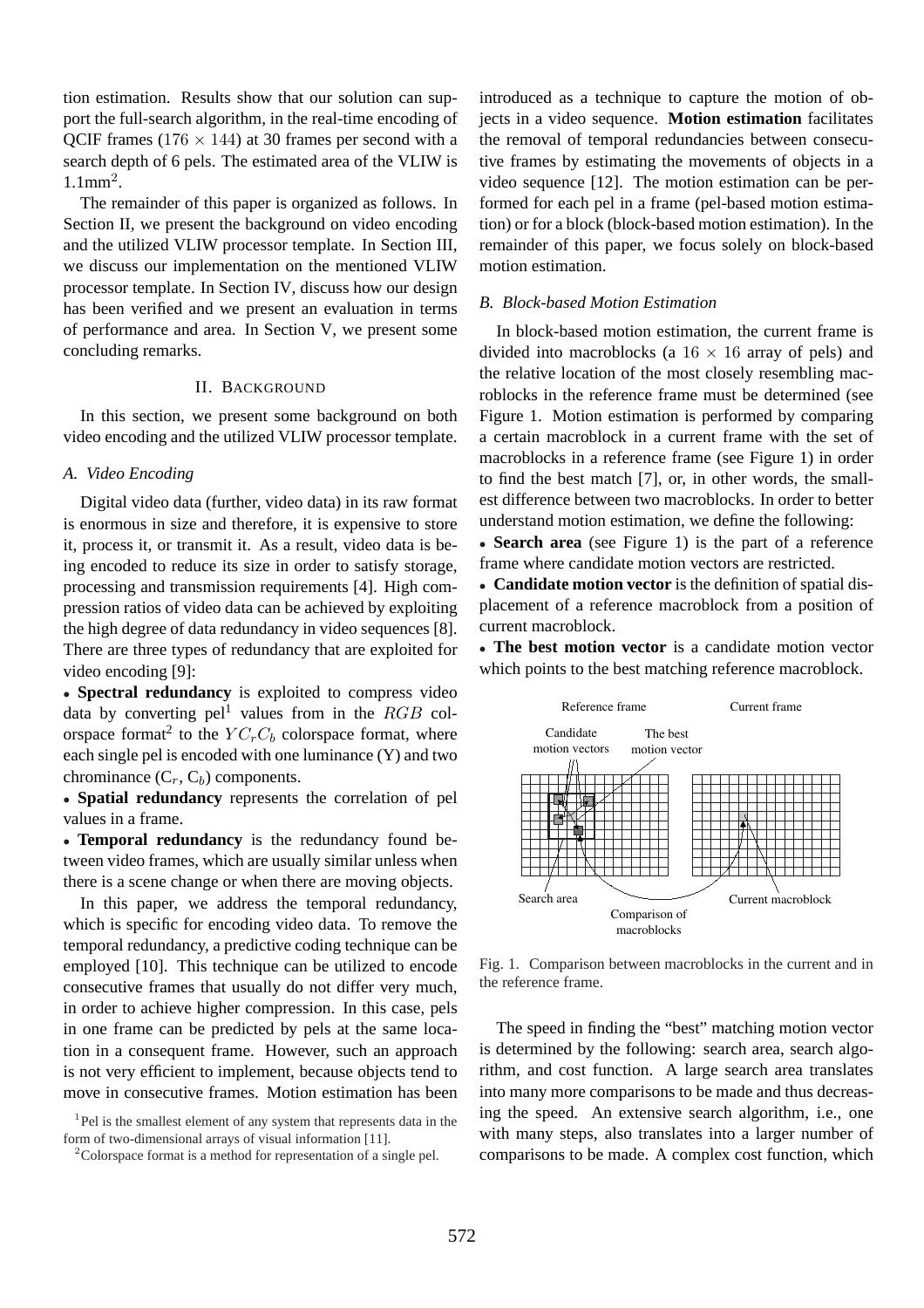determines what is the "best" match, also translates into a decrease of speed, because many more (or more complex) operation must be performed. On the hand, having a large search area, an extensive search algorithm, and a complex function might result in finding a much better "best" matching motion vector.

The choice of a search algorithm, as well as a cost function depends on the accuracy of the best motion vector needed and the speed and complexity requirements of a video encoder. Accuracy is needed to find a better match between two macroblocks in order to achieve higher compression ratio of video data.

## *C. VLIW Processor Template*

The A|RT (Algorithm to Register Transfer) Designer Pro is a CAD (Computer Aided Design) tool, which is utilized to implement an algorithm in digital synchronous hardware [2]. More precisely, the tool helps to optimally translate an algorithm written in the C programming language into an RT (Register Transfer) level hardware description of a processor-like architecture. In order to efficiently implement an algorithm, the C code of the motion estimation process is described in such a way that A|RT Designer recognizes possible instruction-level parallelisms.

The A|RT Designer CAD tool offers a template-based VLIW architecture that is tuned to support the motion estimation process. With the template-based VLIW we can explore the balance between the performance of fixedfunctionality specialized hardware (in other words, ASIC) and the flexibility of a general-purpose processor. Unlike general-purpose processors and ASICs, the flexibility and specialization of a template-based VLIW processor is not fixed. It is therefore possible to shift the implementation to either the ASIC side or to its general-purpose processors counterpart by introducing extra resources that can increase the flexibility [3].

The generated processor consists of functional units that are controlled by a VLIW-type controller. Such a structure is scalable for parallelism as well as for performance. The main difference between a general VLIW structure and the current template-based architecture lies in the type of register files utilized. For a general VLIW structure there is typically one register file utilized for all functional units, whereas in a VLIW structure, implemented by A|RT Designer, each functional unit can have its own register file thus making a VLIW implementation scalable.

A template-based VLIW consists of a set of functional units that operate in parallel (see Figure 2). A|RT Designer supports standard as well as custom designed functional units.



Fig. 2. Template-based VLIW.

#### III. IMPLEMENTATION

The main focus of implementing the motion estimation process on a VLIW processor template is on the design of specific functional units and on the extension of the instruction set that could accelerate the motion estimation in video encoding. Consequently, we identify the most timecritical functions, that have large influence on overall performance of the motion estimation process, map them on existing standard and new functional units.

For the implementation, the model of motion estimation unit has been defined in the C programming language. This model allows us to verify its functionality at softwarelevel and to implement it on hardware with the A|RT Designer. The motion estimation model is purposely defined not to be dependent on a certain search algorithm<sup>3</sup> in order to design a more general structure of the VLIW processor. Therefore, the hardware/software partition splits the differences and commonalities of the operations in the motion estimation model. The different operations, such as the generation of a candidate motion vector set and refinement of a candidate motion vector, are specified at software level. Whereas, the common operations, such as evaluation of candidate motion vectors and fetching  $pel<sup>4</sup>$  data to an internal memory, are implemented at hardware level. Both operations require more attention due to the fact that they are the most time-critical operations of the motion estimation process implemented in hardware.

Both operations are refined with the help of A|RT Designer in order to find the most time-critical functions that if improved could accelerate the motion estimation process. The absolute difference operation is the most timecritical function for evaluation of candidate motion vectors. Whereas, data shuffling is the most time-critical function for fetching pel data to an internal memory. The absolute difference function is implemented as an extension to the instruction set of the standard ALU functional unit. Shuffling is implemented as a custom defined functional

<sup>&</sup>lt;sup>3</sup>Here, the sum of absolute differences is utilized as a cost function.

<sup>4</sup>Only the luminance component is utilized for evaluation of candidate motion vectors.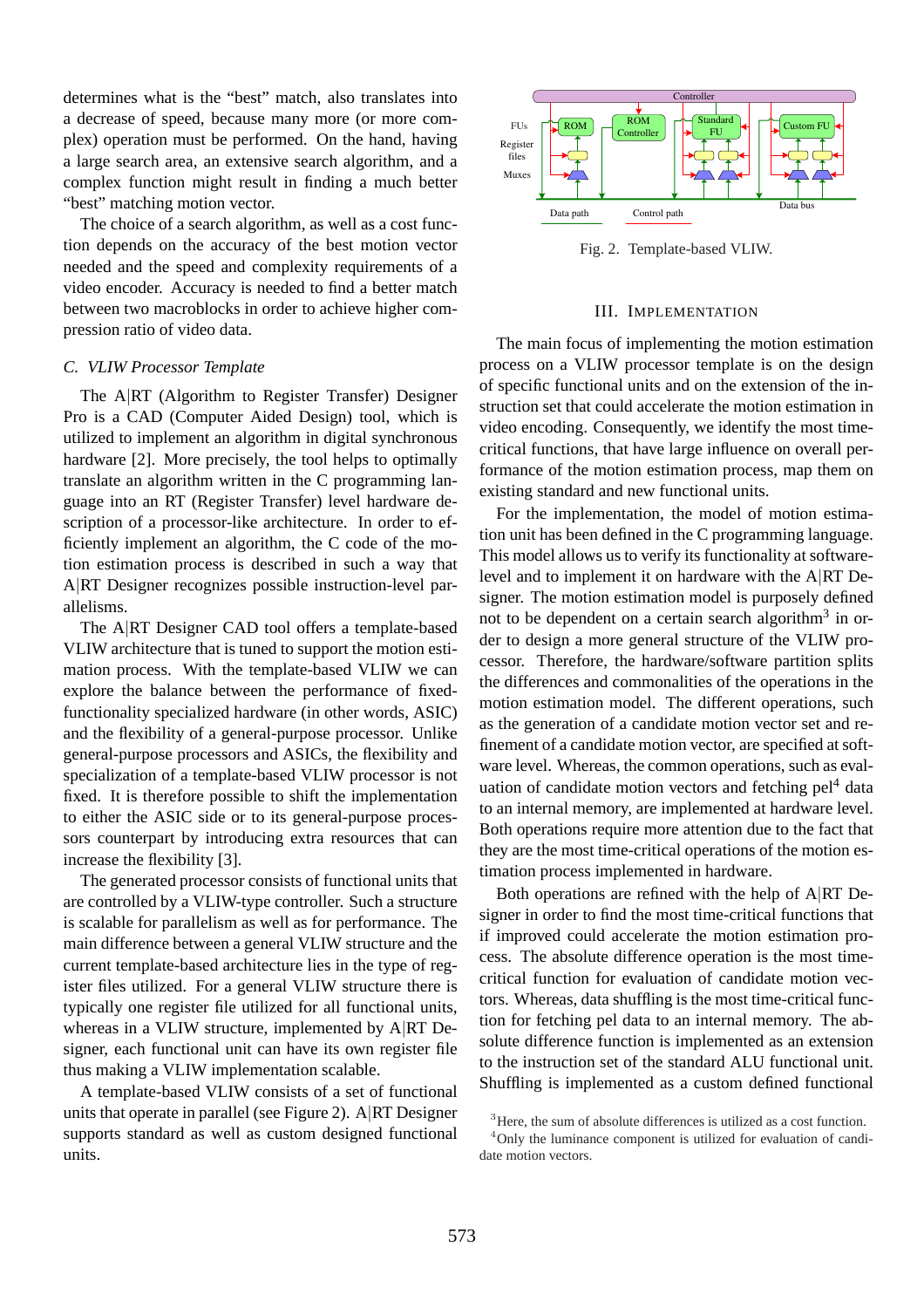unit, which, in addition, includes memory block for storing pel values of reference macroblocks and a current one.

During the instruction scheduling and resource allocation process in A|RT Designer, we are able to apply certain instructions to a particular functional units. Their size is reduced by optimizing the C description of the motion estimation model. Since video data in all units of an encoder, except the motion estimation, is being processed as a number of  $8 \times 8$  pel-blocks we decided to implement the structure of the VLIW capable of processing 8-pels at a time. All pel-related functions, such as loading from internal memory, bilinear interpolation, absolute difference calculation etc., process 8 pels at a time. Such a structure of the VLIW still allows to flexibly implement other, video encoder-related, functions, such as DCT, quantization etc.

# IV. VERIFICATION AND EVALUATION

Behavioral verification is performed by utilizing VHDL modeling and at netlist-level in CMOS12 technology with the Cadence NCsim tool. The Ambit CAD tool is utilized to synthesize the netlist-level description. The performance and hardware resources are evaluated according to the results of the A|RT Designer and NCsim simulations. Whereas area is estimated according to the results of Ambit synthesis. Verification is performed with the following specifications:

- Clock-speed is 100MHz.
- One frame, QCIF ( $176 \times 144$ ), is being processed.
- Macroblock's width is 16 pels.
- Internal memory size is  $11 \times 5$  macroblocks.
- Full search algorithm is utilized.

• Search depth is 6 and motion vectors are represented in pel/quarter accuracy.

According to these specifications, the motion estimation process was performed correctly. The hardware-level simulation results match the ones acquired during softwarelevel simulations.

# *A. Structure*

Table I shows the set of functional units (together with their size) utilized in the implementation of the VLIW.

The number and the size of hardware resources (other than functional units), such as register files, multiplexors also have an impact on the performance, power consumption, and area figures of the VLIW. The size of these resources is defined by the A|RT Designer automatically, although, they might be directly controlled by modifying the C source code and by assigning instructions to the particular functional units. The size of a register file depends on the life-time of variables applied to a particular functional

|                         | Parameters     |              |                |
|-------------------------|----------------|--------------|----------------|
| Functional unit         | Input          | Output       | Quantity       |
|                         | width          | width        |                |
| <b>ASB MS</b>           | $2\times 32$   | 32           | 1              |
| (pel data interface)    |                |              |                |
| <b>ROM</b>              | 7              | 8            | 1              |
| (Read Only Memory)      |                |              |                |
| <b>ROMCTRL</b>          |                | 15           | 1              |
| (memory for constants)  |                |              |                |
| <b>ALU</b>              | $2 \times 32$  | 32           | 3              |
| (Arithmetic Logic Unit) |                |              |                |
| <b>ALU</b>              | $2\times 16$   | 16           | 6              |
| <b>ACU</b> (Address     | $3 \times 16$  | 16           | $\overline{2}$ |
| Computation Unit)       |                |              |                |
| ACU                     | $3 \times 32$  | 32           | 1              |
| <b>MULT</b>             | $2\times16$    | 32           | 1              |
| (Multiplication Unit)   |                |              |                |
| <b>MULT</b>             | $2 \times 9$   | 18           | 8              |
| <b>IM_RB</b>            | $16,2\times32$ | $8 \times 8$ | 1              |
| (Internal memory for    |                |              |                |
| reference macroblocks)  |                |              |                |
| <b>IM_CB</b>            | $16,2\times32$ | $8 \times 8$ | 1              |
| (Internal memory for    |                |              |                |
| a candidate macroblock) |                |              |                |

TABLE I FUNCTIONAL UNITS UTILIZED IN THE IMPLEMENTATION OF THE VLIW PROCESSOR.

unit where a register file belongs to. The size of multiplexors depends on the number of data transitions among functional units.

The width of a very long instruction word in the VLIW processor is a good parameter for performing optimizations during the design with A|RT Designer. The implemented VLIW processor has a very long instruction word which is 413 bits wide and the motion estimation process requires 128 such instructions in total to complete.

# *B. Performance Evaluation*

According to the clock cycle count report, generated by A|RT Designer, we can estimate the number of clock cycles required to complete the motion estimation process for a one frame. This allows us to estimate the performance of the implemented VLIW processor. Although this report is generated when full search of motion estimation is employed with a certain search depth, it is relatively trivial to estimate the number of clock cycles required for other search algorithms and various frame sizes, because the generated VLIW processor is not dependent on a particu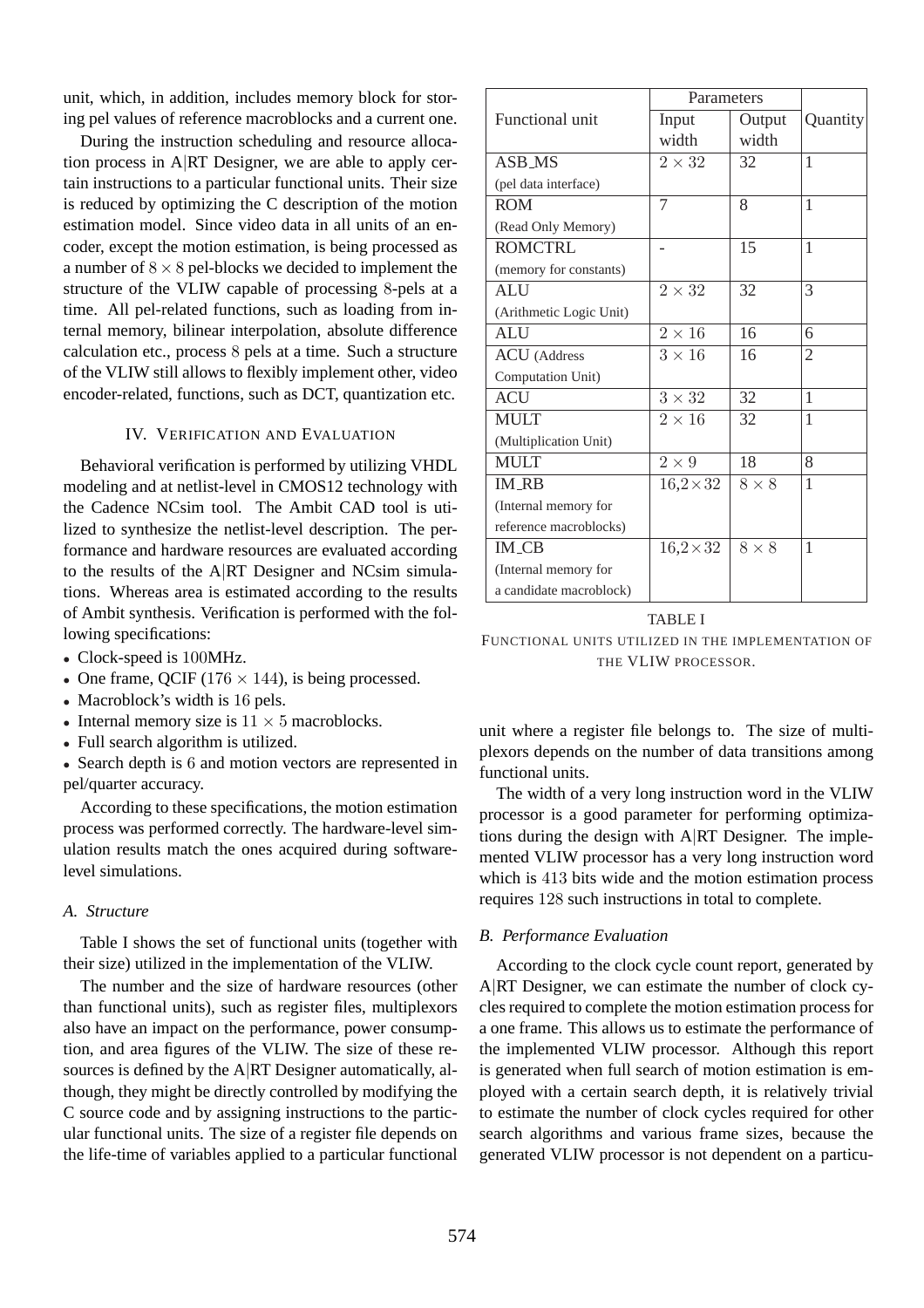lar search algorithm. According to the accuracy of motion vectors, we can estimate the number of clock cycles for both cases: when motion vectors are represented in pel or quarter accuracy. The following equations 1 and 2 define the number of clock cycles to complete the motion estimation process when motion vectors are in pel and quarter accuracy accordingly.

$$
C = SAW \text{...} \cdot SAW \text{...} \cdot (B \text{...} \cdot (B \text{...} \cdot 7 + 3) +
$$
  
+
$$
F \text{...} \cdot F \text{...} \cdot (6 + B \text{...} \cdot (B \text{...} \cdot 7) +
$$
  
+
$$
CMV \text{...} \cdot (B \text{...} \cdot (B \text{...} \cdot 5 + 21) +
$$
  
+
$$
SAW \text{...} \cdot (B \text{...} \cdot (B \text{...} \cdot 7 + 3)) + 50
$$
  
(1)

where:

 $C$  - the number of clock cycles required to complete motion estimation for one frame.

 $SAW_{.}rows, \;SAW_{.}cols$  - the number of rows<sup>5</sup> and columns, respectively, in the search area window that defines the size of the internal memory.

 $B$ <sub>-width</sub> - the width of a macroblock, which is specified as 16 pels in the design.

 $F_{\perp}rows$ ,  $F_{\perp}$ cols - the number of rows and columns, respectively, in a frame.

$$
C = SAW \text{...} \cdot SAW \text{...} \cdot (B \text{...} \cdot (B + 3) +
$$
  
+ $F \text{...} \cdot F \text{...} \cdot (6 + B \text{...} \cdot (B + 3)) +$   
+ $CMV \text{...} \cdot (B \text{...} \cdot (B + 3)) +$   
+ $SAW \text{...} \cdot (B \text{...} \cdot (B + 3)) + 50$   
(2)

According to the NCsim hardware-level simulations (when the frame size is  $176 \times 144$ , search depth is 1 and bilinear interpolation is performed) the number of clock cycles to complete motion estimation for one frame is 2269396. It is relatively close to the estimated number of clock cycles according to the results of A|RT Designer. The difference lies in the actual implementation the VLIW at hardware level, where more cycles are required than A|RT Designer estimates.

## *C. Area Evaluation*

For area evaluation, actual memory units are specified as 'black boxes', because they only have a VHDL-level description, which is dedicated only for behavioral verification and can not be utilized for efficient area analysis. Instead, area parameters of realistic memories with

| Resource               | Area, $\mu m^2$ | Percentage |
|------------------------|-----------------|------------|
| Reference MBs' RAM     | 500000          | 44         |
| Current MB's RAM       | 60000           | 5          |
| <b>Instruction ROM</b> | 92000           | 8          |
| <b>ALUs</b>            | 189641          | 17         |
| <b>ACU<sub>s</sub></b> | 9451            |            |
| Multipliers            | 43670           | 4          |
| Multiplexors           | 29830           | 3          |
| Register files         | 178417          | 16         |
| <b>ROM</b>             | 11958           |            |
|                        |                 |            |
| Total area             | 1124731         |            |

TABLE II AREA CONTENTS.

the same specifications are extracted from a database of CMOS12 technology. A fast single port SRAM memory module is utilized for the evaluation of the internal memory that stores a current macroblock. A fast dual port SRAM is utilized for the evaluation of the internal memory that stores reference macroblocks. A high-speed programmable ROM module is utilized for the evaluation of the instruction memory. Table II presents the number of resources that consumes the most amount of area in the implemented VLIW processor. Whereas, Figure 3 depicts the graphical view of the area contents.



Fig. 3. Area contents.

#### V. CONCLUSIONS

Video encoding is usually an initial stage of many video processing applications found in consumer electronics such as digital video cameras, etc.. Within video encoding, motion estimation plays an important role being one of the most computationally intensive operation. In this paper, we presented an approach of mapping the motion estimation process to a VLIW processor template in

<sup>5</sup>The height of a row, as well the width of a column, are 16 pels.